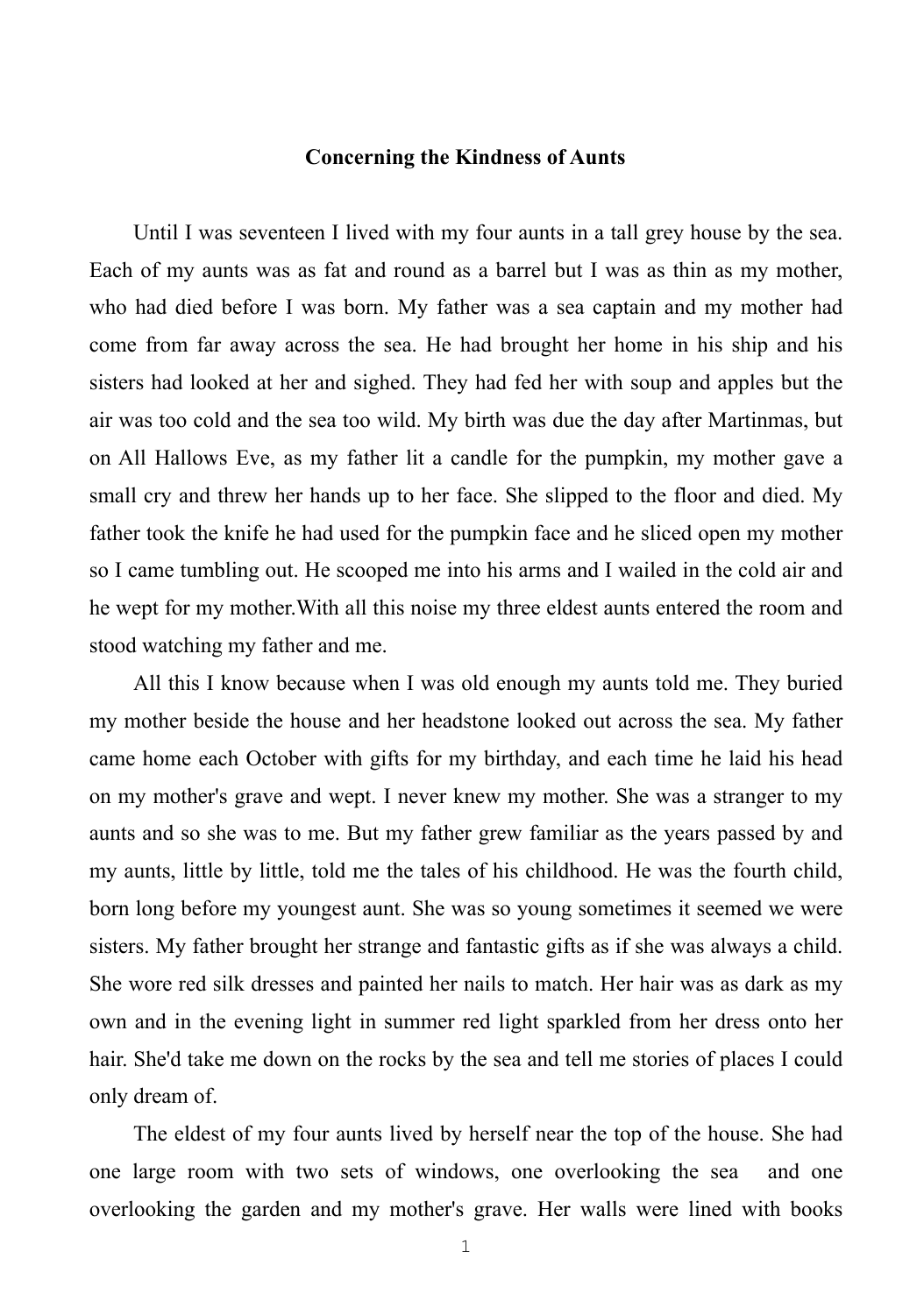which she arranged, not in any order of content, but in order of the coloured spines of the books. When I was very little I believed my aunt was trying to make a rainbow fly between her windows. The floor was covered in a patchwork of worn rugs and at the windows hung heavy curtains. Across one corner of the room my aunt had hung another curtain which hid a basin, and a table on which she kept a gas ring and a tin of biscuits. We sat at the sea window and drank hot sweet tea the days we waited for my father's ship to come home.

 My eldest aunt was called Harriet and she called my father Harry, though his name was Henry. She'd been four when he was born and her sisters Alma and Jane, my two middle aunts, were still only babies. He was different, being a boy, and she'd kept her anxious eye on him all his childhood, believing somehow in the inherent weakness of the male. My grandfather had been a sea traveller, like my father, but he came home each year with an illness from abroad, not gifts. I barely remembered him, only a narrow yellowed face bending over me and his foetid breath whispering in my ear. I never got used to him and then he was dead, quite suddenly, but quite expected, of some fever. The shock of it killed my grandmother immediately. At the time my youngest aunt was only nineteen and had been away at boarding school for six years. I was four and each time she came home I'd forgotten who she was. But now she came back for good and filled the house up with her noisy weeping. She slammed doors and screamed at her sisters, who were shocked by her grief, and put aside their own mourning to care for her. After the double funeral, she wept more quietly, but I saw the tears make spots in her red silk dress even at breakfast. By the time I was five my youngest aunt never spoke of her parents. That last time she'd come back, she'd brought a new name with her and we all learnt it and learnt not to use the old name. Her new name was "Stevie" and it suited her, despite it being a boy's name. She embroidered it on her night dress case and wrote it inside her wellington boots in ink.

 My two middle aunts, Alma and Jane, lived on the floor below my aunt Harriet. They were very alike, neither old and serious as Harriet, nor young and wild as Stevie. They shared two rooms, one a bedroom with high twin beds, and one a sitting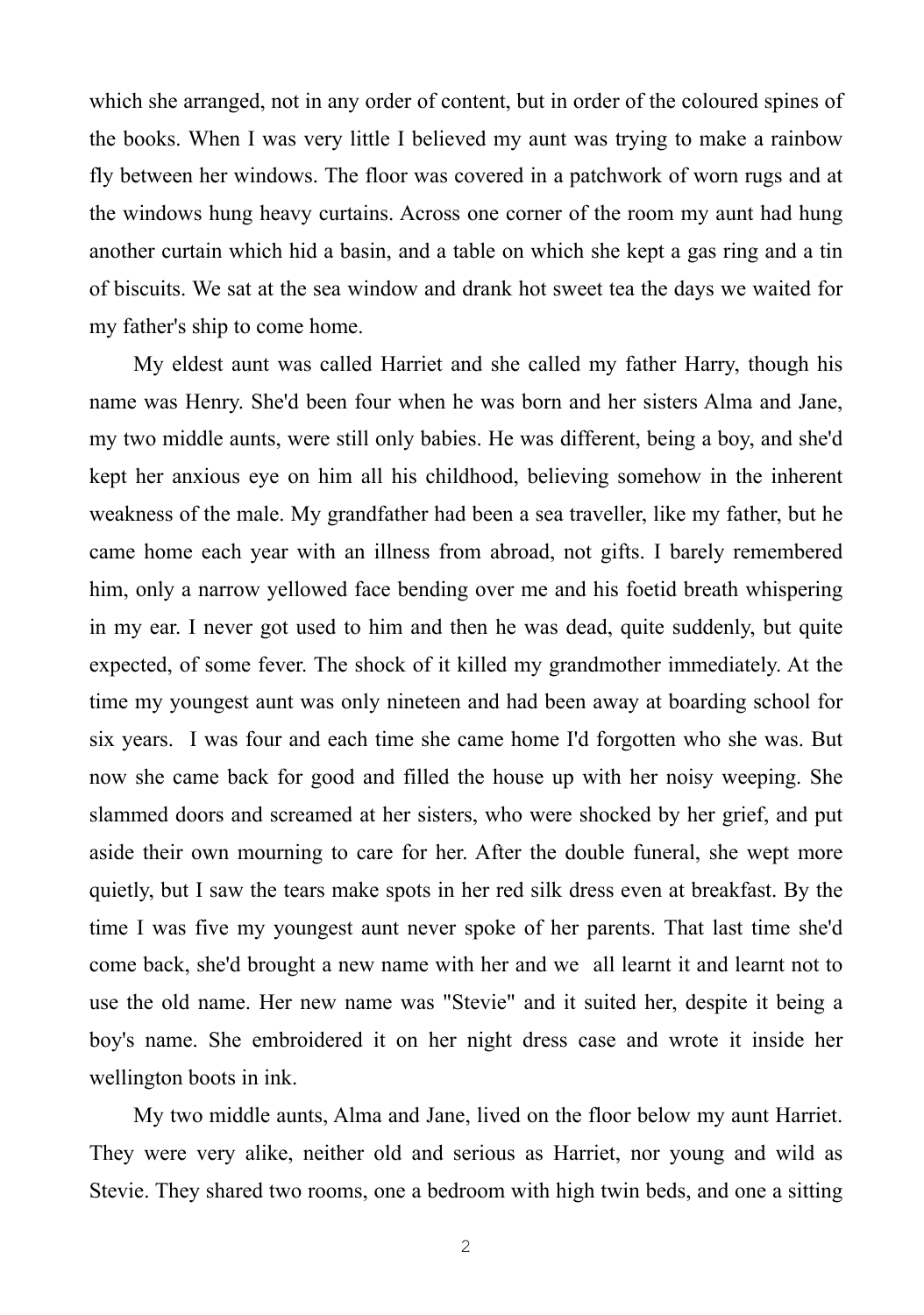room. In the sitting room, either side of the fireplace were two armchairs in skirted covers and embroidered antimacassars. Here each evening Alma and Jane would wedge down amongst the cushions and pick up their knitting and knit vests for the poor. Alma's vests were always small and tightly woven and had a ribbon at the neck. But Jane's vests were loose and baggy and she laughed as she knitted. Between them, with a mug of cocoa, I would sit on a low stool whose legs twisted like barley sugar sticks. I would stare at their fire and listen to their chat above my head and above it all, Aunt Harriet's heavy step as she paced in her room from window to window. Sometimes Aunt Harriet did not walk about, and then Jane and Alma would grow quiet and serious. Harriet had an illness that came and went, which was all I knew about it, and when it came she would lie in her bed in the centre of her room, and shut her eyes and go to sleep early. Those evenings I missed her because although she was old and serious she knew exactly how I liked to go to bed. Jane and Alma could never remember what to do. Even in October when my father was home, aunt Harriet would put me to bed. My room was up above hers, right in the attic, and my window looked out only into the sky. I had a small bed and a chest of drawers which had belonged to my mother. It was made of some dark heavy wood and pressed into it all over was a swirling pattern made of pieces of mother of pearl. The walls of my room were white and the bed spread was white and on the floor was a white rug which aunt Alma had made for me the year before my grandparents died. I kept all my clothes and all my toys in my mother's chest and each evening, aunt Harriet helped me to pick up anything which had been left out. Then she'd wash me carefully with a bowl of hot water brought up from the basin in her room, and I would put on my nightdress. Except sometimes in the hottest summer nights, when I'd sleep bare. Aunt Harriet said it was to let the air freshen my skin. Then I would jump into bed, under the covers and move over quickly for Harriet who warmed the bed as she lay beside me with her great arms around me. I would grow sleepy and relaxed as she told me, each night, long stories about the whole of the world, till by the time I was twelve I thought I knew everything.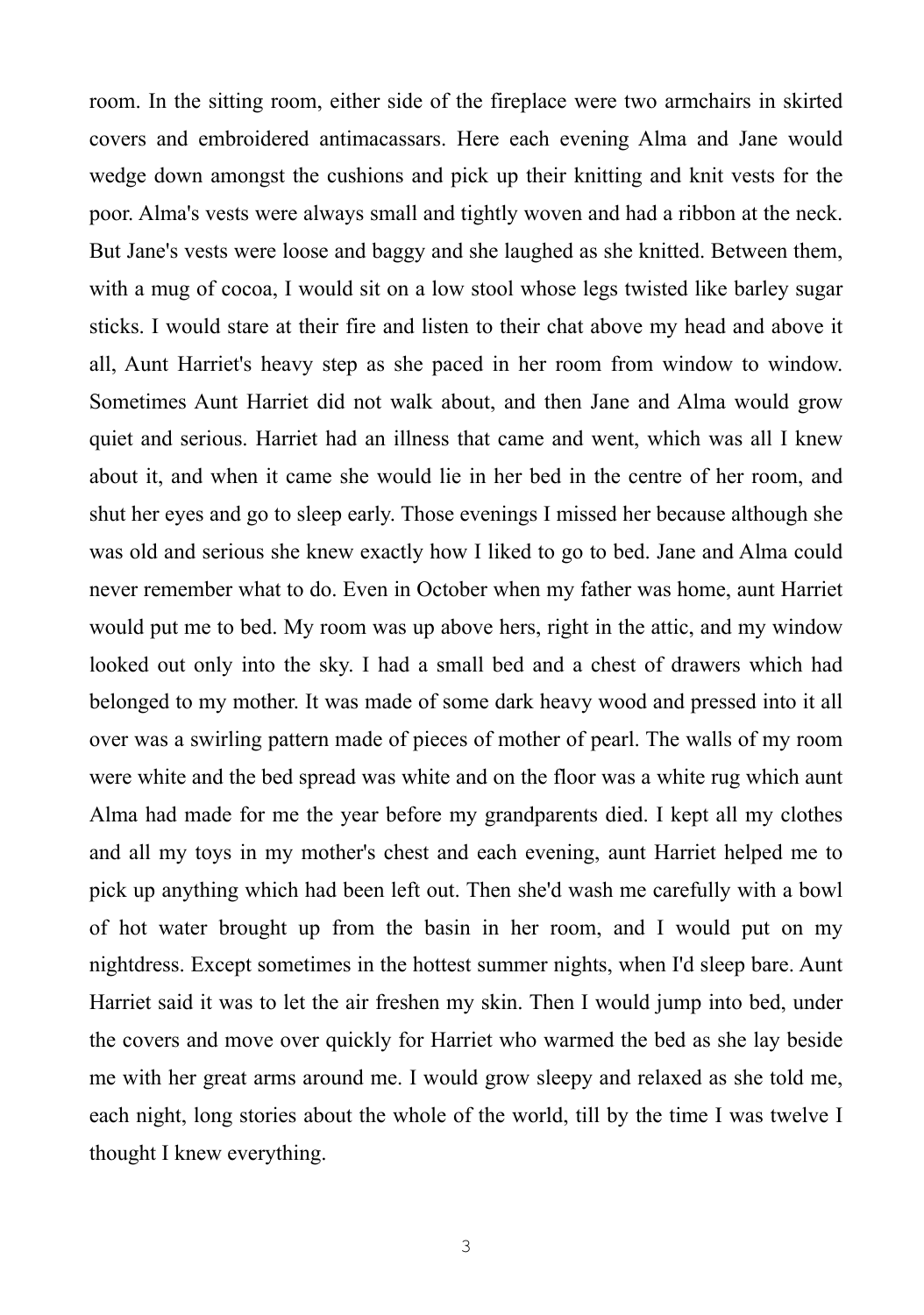At about that time there was a crisis in our house. It involved Aunt Stevie who began to scream and cry again as she had done eight years before when my grandparents died. I had no idea what had happened and took to hiding in corners to listen to my other aunts discussing it. Stevie's room was in the basement of our house and her moans drifted up to the rest of us. After a fortnight of all this noise growing louder and more upsetting, it was October and my father came home. My routine of watching and waiting with aunt Harriet had been interrupted, and father arrived unexpectedly, his bed un-aired and un-made up, his room still shrouded in dust sheets. He sat in Jane and Alma's room and they and Harriet whispered to him about Stevie's upset. His face grew serious and he even forgot to give us our presents which stayed in trunks in the hall till I became impatient and asked for them. From all my listening in corners I understood that Stevie had been in love with a man who had been living in the town and who had promised he would marry her when they had saved up enough money for a small house. After many months of saving money and of meeting the man for walks out, my aunt Stevie had discovered that he was already married. I heard her angry wailing to my father as she told him that her heart was broken. Somehow, my other aunts and my father managed to comfort Stevie and she quietened down, though for a month the corners of her eyes were as red as her dress. Then Stevie found out somehow that the man's wife had divorced him and this news, which I'd overheard Harriet conveying to my father just before he left again, sparked Stevie back to life. Her misery had seemed to shrink her for a while but soon her red silk dresses were covering the roundness of her body as tight as ever. My other aunts relaxed again and the pattern of our life resumed, except that aunt Harriet seemed tireder somehow. That Christmas, Harriet had to rest a lot, and the gaiety of our celebrations wore her out. Her hair, which had been the colour of walnut shells, began to turn silvery grey until I forgot the brown underneath. She stopped putting me to bed in the same old way, and instead, when I was ready for sleep I would go and say goodnight to her and she would hold me for a moment in her arms and kiss me. In the mornings I would knock on her door and go in to say hallo, and one day, when I knocked, I found her sitting quite naked at her dressing table, staring at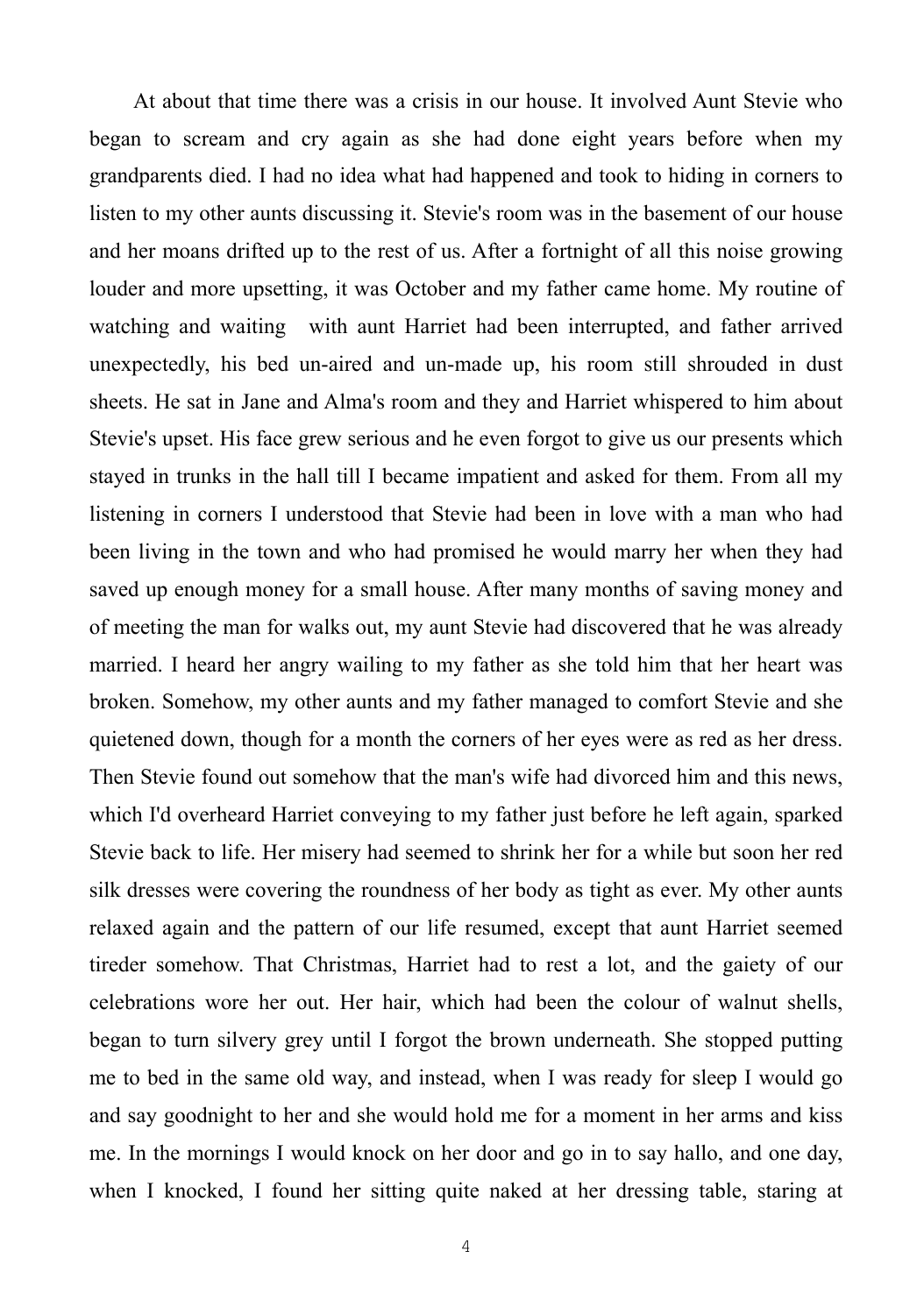herself in the mirror. Her hair hung down to the cleft in her buttocks, half way silver, half way brown and the folds of her body lay one on the other. I could see in the mirror her breasts, and they too, like her hair, had changed and grown old. In her hands she was holding her hairpins and comb. When she saw me watching her in the mirror she started, as if she had been dreaming. It was only then that I knew my aunt was growing old. I began to fear her death, remembering the time of my grandparents death, and feeling the death of my own mother always in the background of my life. But it was the first time I'd experienced the natural slowing down of age and as the years went on I grew used to it. After a while Jane and Alma too began to grow old. The stopped flirting with men who came to the house and I saw their hair also begin to grey. But my aunt Stevie was years younger and it seemed to me she'd never grow old. She'd taken to going out dancing every Saturday night and the sound that now drifted up from the basement was the sound of Stevie singing as she brushed her hair till it stood out around her face like shiny black petals. I rarely went into Stevie's part of the house, preferring to be higher up. She had three little rooms, each one with a small window near the ceiling, looking out to the edges of our garden.

 The October I was seventeen, my father came home as usual for my birthday with gifts for me and for my aunts, and this time he was carrying a small bundle wrapped in sacking. He carefully unrolled it while we silently watched, not knowing what to expect. Inside was a bundle of twigs and earth. He carried it outside as gently as if it were a baby and, kneeling down on my mother's grave, he scooped out a shallow hole with his hands and pressed it in. It looked to me as if it were nothing but a dead plant, but when the spring came, I saw tiny pale buds on each twig. I took to going out each morning very early, before my breakfast, to see them swell and spread. By the time April came, my mother's grave was covered with pale green leaves, and small waxen flowers which smelt as sweet as honey. My aunts did not know what it was and my aunt Alma said it must be from another country. Aunt Jane said it was a miracle to see it grow and blossom here, so cold, and so near the sea.

 Since my father's last visit, I had been filled with an unfamiliar dissatisfaction. I felt as if my blood was itching at me from inside. I began to wonder if I would spend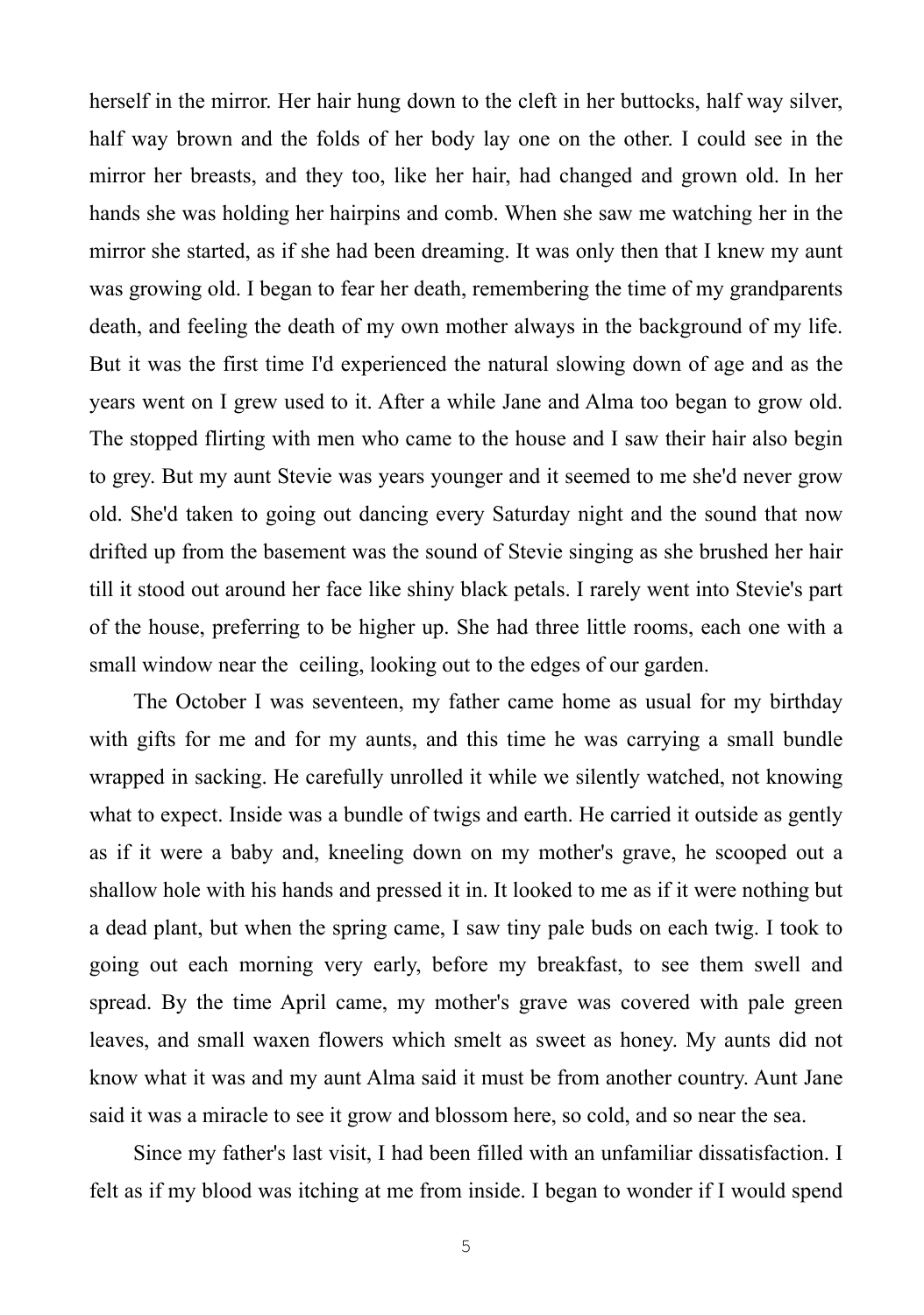my whole life living in the grey house with my aunts and if I did, what should become of me when they had all grown old and died. I had rarely left the house in my seventeen years, only to visit the town occasionally with one of them for soap or other necessities. They had taught me at home everything I needed to know. I could cook and sew and raise vegetables. I knew how to mend my shoes and get milk from a goat. I knew the pattern and movement of the stars and the shape of the world. But now my own world seemed to be shrinking and becoming tighter and tighter till I felt as if I was wearing one of aunt Alma's little vests. At night I could no longer sleep and sometimes I had to creep out of my room and around the house and hear my aunts snoring lightly before I felt the day was truly over.

 Some time in July, I saw my aunt Harriet open a letter and immediately I knew it was something to do with myself. I had recognised my father's neat thick handwriting on the envelope. I looked at Harriet reading my father's letter and saw in her eyes the brightness of tears. She looked at me and told me that my father had decided that I had grown enough to leave my aunt's house and go to the city. He would send money which would pay for me to find a place to live and then I was to go to the college in the city where I would meet friends of my own age and learn what I wanted to do for the rest of my life. As Harriet spoke to me I suddenly felt quite sure that I did not want to do any of this, that I was quite happy and content being at home and that I should stay with my aunts forever and look after them as they had looked after me. But it seemed that my father had made the decision for me and that when he came back in October for my eighteenth birthday I should no longer be living at home with my aunts, but instead I would be living in the city, and he would visit me there.

 So now a new part of my life began. Sometimes it felt as if it was a beginning, and sometimes it felt as if it was an ending. Aunts Jane and Alma took me to town and we bought a large trunk, made of some kind of stiff board covered in green material. The trunk sat in Jane and Alma's sitting room and each day we filled it up a bit more. Aunt Harriet helped me to mend and clean all my clothes and we made a list of things I would need. Jane gave me a writing case and a new pen so that I could write to them as often as I had time, and Alma stopped knitting vests long enough to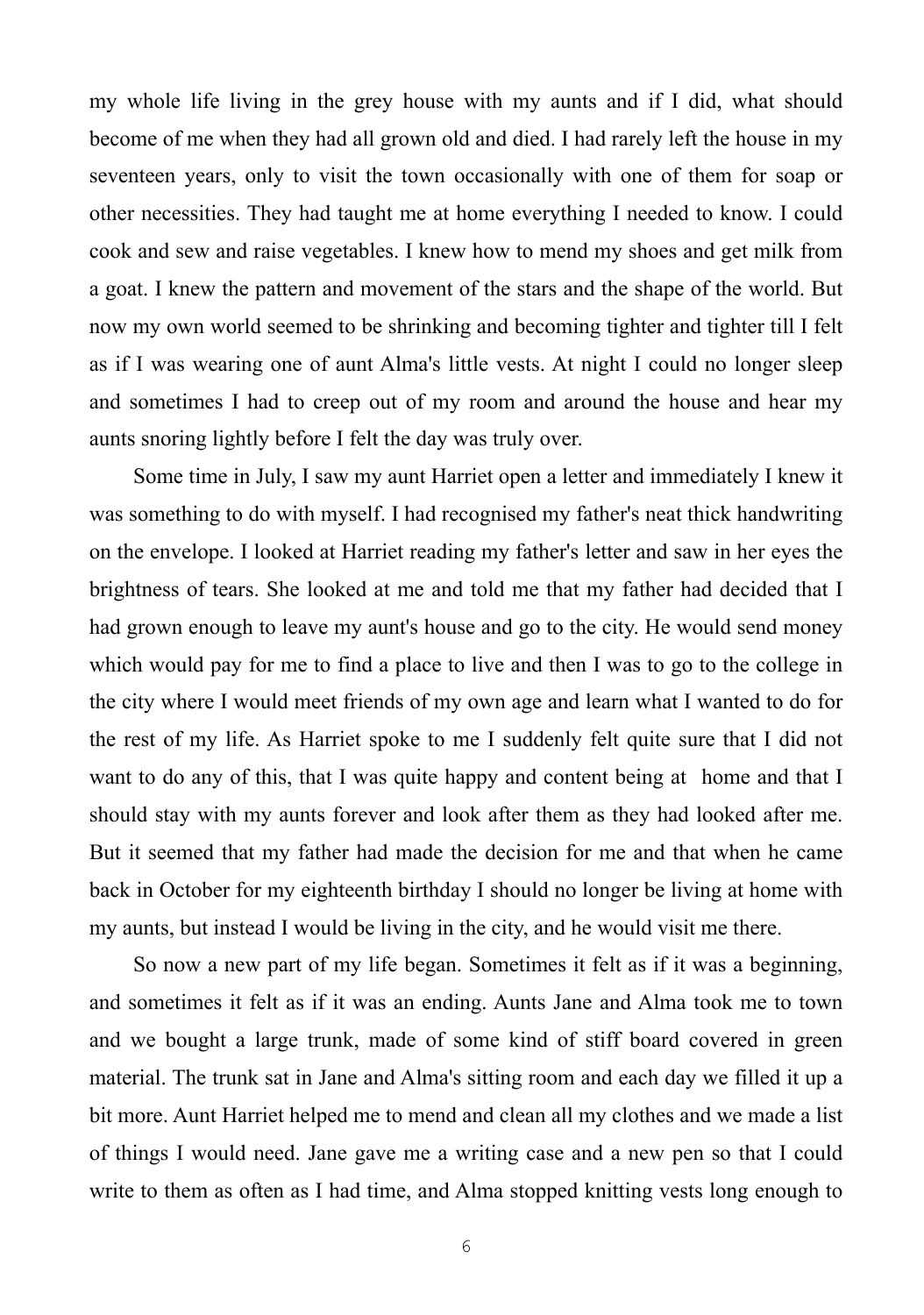make me a matching set of gloves and scarf and hat. We had chosen the wool together and I was pleased with the result, knowing the bright colour suited me and went well with my coat.

 All the time these preparations were going on, aunt Stevie sat in her basement and clattered away on an ancient sewing machine, humming loudly to herself. I looked in on her once and saw her mouth clamped tight on a row of pins. Something shiny lay in the sewing machine. At the sound of my step, Stevie looked up and frowned. She open her mouth to shoo me away and the pins fell out. I laughed and ran up the stairs to where Harriet and Alma were arguing about whether I should need more new underwear.

 One week later the trunk was ready and Jane and Alma sat down on each end of the lid, and Harriet and I fastened it down. Now I was ready to face the world. My father had sent money for my journey and instructions for travelling. An old friend of his was to meet me in the city. My journey would take all day. My aunts took great care to make my last moments with them special. They told me I was to be good, and strong, and to remember to write. I was to keep cool in the sun, and wear a vest in the winter, and not to speak to strange men. As I left the house with my trunk, aunt Stevie pressed a parcel into my hands and kissed me goodbye. I kissed my other aunts and waved to them all. The journey was long and tiring and I sat still, holding Stevie's parcel on my lap. Hours later, I arrived in the city and was met as arranged by my father's oldest friend, who took me first to his own house to stay the night with his family. I was tearful and exhausted by bedtime, worn out by the journey and by the many new faces I'd seen. In my room I opened a window but all I could see were a thousand little lights crowding in on me. I thought of my aunts and wondered how I would ever manage without them.

 Then I remembered the parcel and knelt down on the floor to open it. Carefully, I unknotted the string and wound it into a ball. Then I unfolded the brown paper. Inside was something wrapped in tissue. I lifted it out and it unravelled in my hands. Then I saw what my aunt Stevie had been making. A beautiful red silk dancing dress. I stood up and held it against me and looked at myself in the long mirror on the wall.